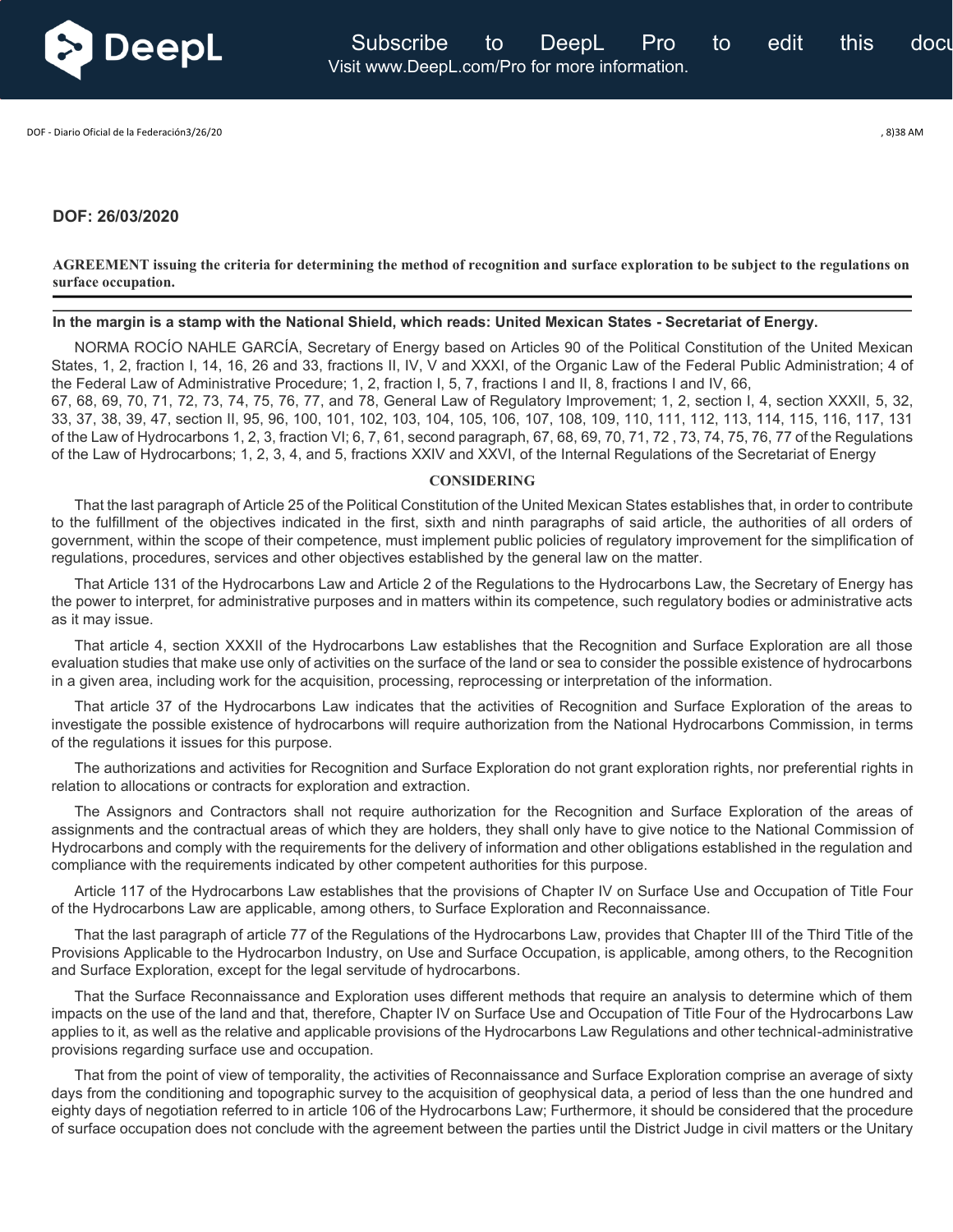Agrarian Tribunal validates it, giving it the character of res judicata, in accordance with article 105 of the Hydrocarbons Law and its subsequent registration before the registration authorities, in order to make it opposable to third parties.

That among the techniques for ground-based Surface Reconnaissance and Exploration the methods of gravimetry, magnetometry, geoelectric, magnetotelluric and seismic 2D, 3D and multicomponent 3C are used, the seismic method being the most

http://dof.gob.mx/nota\_detalle.php?codigo=5590436echa=26/03/2020rint=truePage 1 of 2 DOF - Diario Oficial de la Federación3/26/20, 8)38 AM

used in Reconnaissance and Surface Exploration activities.

That, within the diverse modalities of the seismic method, in addition to the conventional 2D and 3D seismic, there is also the 2D and 3D well seismic, which have the possibility of using detectors on the surface or inside the well hole; as well as, the 1C component seismic or three 3C components with repetition in time (4D) to monitor the movement of fluids in an oil or gas field.

That the majority of the methods of Reconnaissance and Surface Exploration are carried out in less time than the procedure of surface occupation and, on the contrary, only the well seismic and the seismic of repetition in time require impacting the use of the land in a permanent way when developing a continuous work by means of fixed installations for periods longer than one year, Therefore, it is defined that these activities are those to which Chapter IV of the Use and Surface Occupation of Title Four of the Provisions applicable to the Hydrocarbons Industry of the Hydrocarbons Law must be applied, due to their indefinite stay in the lands where they are carried out.

That the characteristics of the Surface Survey and Exploration should be considered, with respect to the duration of the activity, the type of technology used for that purpose and, consequently, its impact on land use.

That in order to provide certainty to the development of the activities of Reconnaissance and Surface Exploration, it is necessary to establish the criteria to determine to which method of these activities the Chapter IV of the Use and Surface Occupation of the Fourth Title of the Provisions applicable to the Hydrocarbon Industry, of the Hydrocarbons Law, as well as the relative and applicable ones of the Regulations of the Hydrocarbons Law and other technical-administrative provisions referring to the use and surface occupation will be applied, therefore I have kindly issued the following

## **AGREEMENT TO ISSUE THE CRITERIA FOR DETERMINING THE METHOD OF SURFACE RECOGNITION AND EXPLORATION TO BE SUBJECT TO SURFACE OCCUPATION REGULATIONS**

**FIRST.** The criterion is defined to determine that, in accordance with articles 117 of the Hydrocarbons Law and 77, last paragraph of the Hydrocarbons Law Regulations, the regulations on the use and surface occupation of said regulations are applicable only to the seismic method of Reconnaissance and Surface Exploration that uses well seismic and repetition seismic over time since they involve the installation of equipment and work in permanent facilities on the lands where these types of methods are developed and by virtue of which the surface use of the land would be impacted.

**SECOND.** Under the terms of the FIRST Agreement and in accordance with article 101, section VIII of the Hydrocarbons Law, the consideration, terms and conditions for the use, enjoyment or affectation of the lands, goods or rights where the activities of Reconnaissance and Surface Exploration using the well seismic and the repetition seismic in time are intended to take place shall be established in a contract, in terms of the *AGREEMENT issuing the Guidelines and Model Contracts for the use, enjoyment, affectation or, as the case may be, acquisition of the land, goods or rights to carry out the activities of exploration and extraction of hydrocarbons and transportation by means of pipelines*, published in the Official Gazette of the Federation on June 2, 2016.

**THIRD**: The issuance of this criterion does not constitute costs nor does it establish requirements or procedures for individuals, but rather it speeds up the negotiation to carry out the Surface Reconnaissance and Exploration by means of methods other than well seismic and repetition seismic over time, since it does not involve surface effects on the use of the land. However, this Agreement does not exempt the fulfillment of the obligations of those authorized to have the necessary agreements or contracts for the use of the land where the work will be carried out in terms of the applicable common legal provisions.

## **TRANSITORY**

**SOLE -** This Agreement shall enter into force on the day following its publication in the Federal Official Gazette.

Mexico City, March 2, 2020 - The Secretary of Energy, **Norma Rocio Nahle** Garcia.